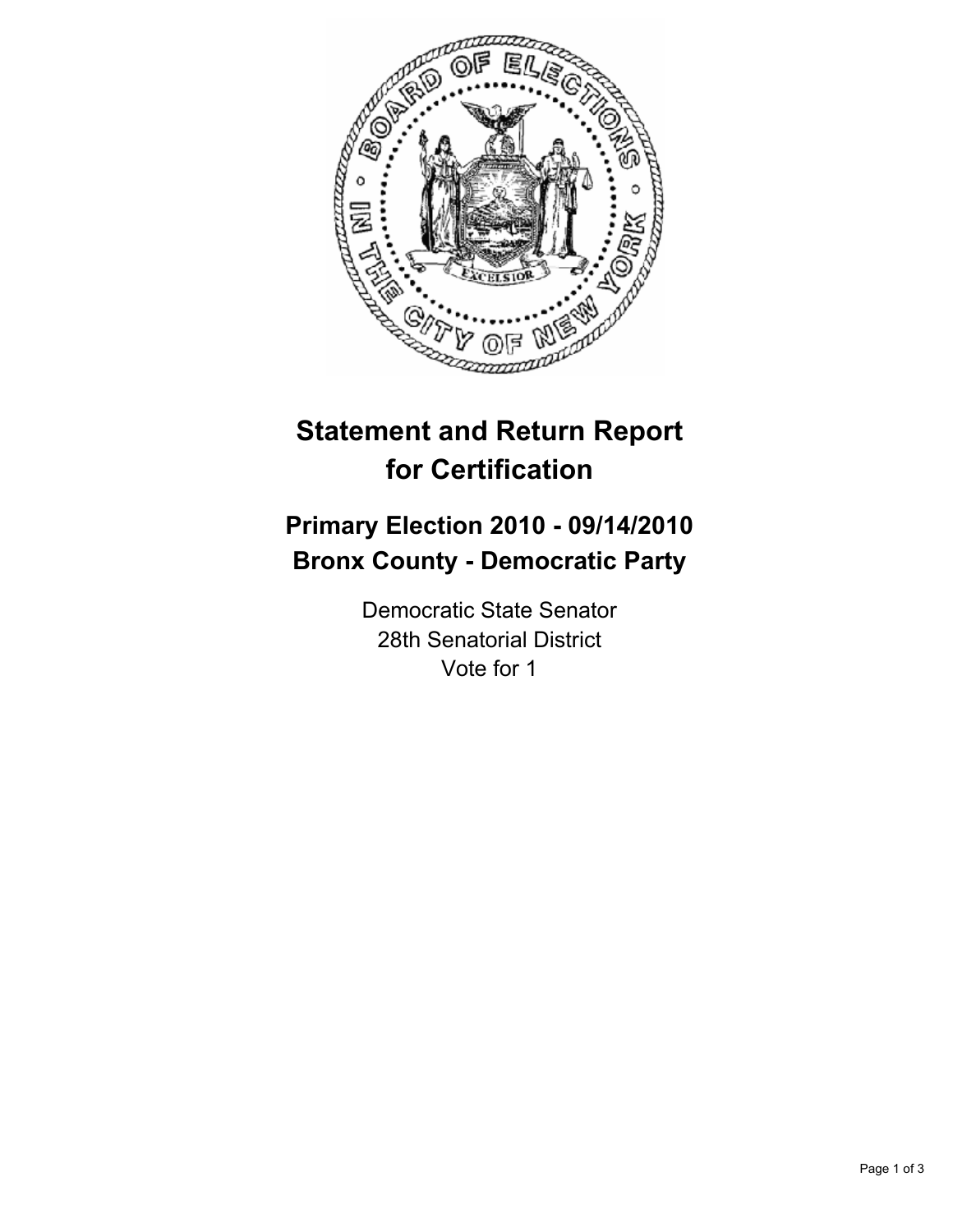

### **Assembly District 77**

| PUBLIC COUNTER               | 2,443 |
|------------------------------|-------|
| <b>EMERGENCY</b>             | 0     |
| ABSENTEE/MILITARY            | 52    |
| AFFIDAVIT                    | 46    |
| <b>MARK ESCOFFERY-BEY</b>    | 477   |
| <b>JOSE M SERRANO</b>        | 1,864 |
| AUGUSTINE DEJESUS (WRITE-IN) |       |
| <b>Total Votes</b>           | 2.342 |

## **Assembly District 84**

| <b>PUBLIC COUNTER</b>            | 2,300 |
|----------------------------------|-------|
| <b>EMERGENCY</b>                 | 10    |
| ABSENTEE/MILITARY                | 34    |
| <b>AFFIDAVIT</b>                 | 25    |
| <b>MARK ESCOFFERY-BEY</b>        | 205   |
| <b>JOSE M SERRANO</b>            | 1,801 |
| ERIC T SCHNEIDERMAN (WRITE-IN)   |       |
| ESPADA (WRITE-IN)                |       |
| <b>GUSTAVO RIVERA (WRITE-IN)</b> |       |
| REUBEN DIAZ (WRITE-IN)           |       |
| RUBEN DIAZ (WRITE-IN)            |       |
| <b>RUBEN RIOS (WRITE-IN)</b>     |       |
| <b>Total Votes</b>               | 2,012 |

#### **Assembly District 86**

| PUBLIC COUNTER                   | 893 |
|----------------------------------|-----|
| <b>EMERGENCY</b>                 | 0   |
| ABSENTEE/MILITARY                | 10  |
| AFFIDAVIT                        | 15  |
| <b>MARK ESCOFFERY-BEY</b>        | 77  |
| <b>JOSE M SERRANO</b>            | 643 |
| <b>GUSTAVO RIVERA (WRITE-IN)</b> | 2   |
| PEDRO ESPADA (WRITE-IN)          |     |
| RANGEL (WRITE-IN)                |     |
| <b>Total Votes</b>               | 724 |